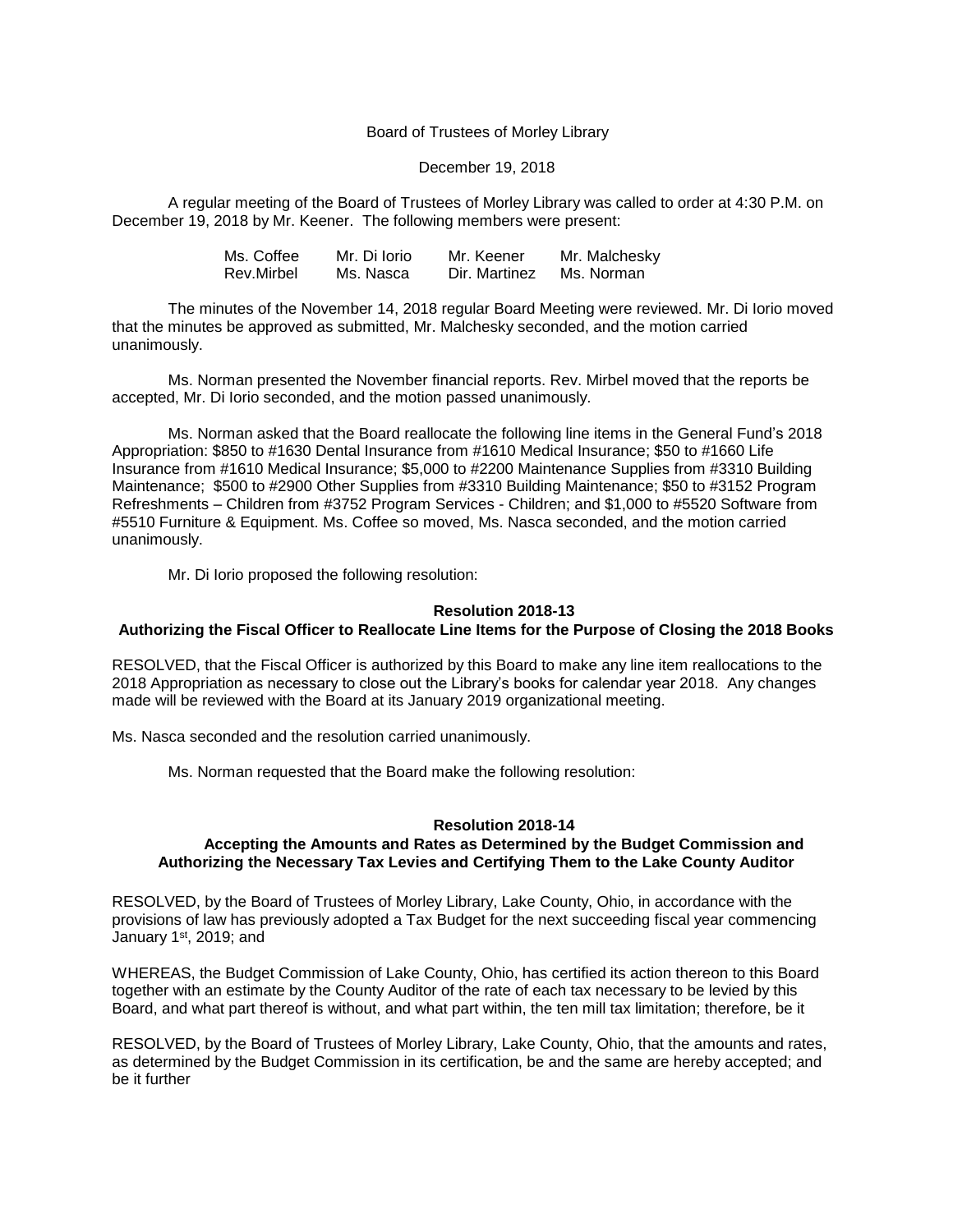RESOLVED, that there be and is hereby levied on the tax duplicate of said Library the rate of each tax necessary to be levied within and without the ten mill limitation as follows:

| General Fund      | \$1,170,834.00 |  |
|-------------------|----------------|--|
| Debt Service Fund | 900,468.00     |  |

# **TOTAL \$2,071,302.00**

County Auditor's Estimate of Tax Rate to be Levied (outside 10 mill limit) = 1.70 General Fund Levy authorized by voters on 11/04/14, not to exceed 5 years = 1.00

And be it further RESOLVED, that the Fiscal Officer of this Board be and is hereby directed to certify a copy of this Resolution to the County Auditor of said County.

Mr. Malchesky so moved, Ms. Coffee seconded, and the resolution passed unanimously.

Ms. Nasca recommended adoption of the following resolution:

# **Resolution 2018-15 Temporary Appropriation for 2019**

| <b>Salaries and Leave Benefits</b>           |           |
|----------------------------------------------|-----------|
| 1100 Salaries                                | \$112,000 |
| 1400 OPERS                                   | 15,000    |
| 1610 Health Insurance                        | 70,000    |
| 1620 Medicare                                | 1,600     |
| 1650 Worker's Compensation                   | 900       |
| 1910 Employee Memberships                    | 300       |
|                                              | \$199,800 |
| <b>Supplies</b>                              |           |
| 2110 General & Administrative Supplies       | \$<br>500 |
| 2120 Processing Supplies                     | 1,000     |
| 2151 Programming Supplies - Adult & Teen     | 600       |
| 2152 Programming Supplies - Children         | 600       |
| 2200 Maintenance & Repair Supplies           | 3,000     |
| 2900 Other Supplies                          | 100       |
|                                              | \$5,800   |
|                                              |           |
| <b>Purchased &amp; Contracted Services</b>   |           |
| 3110 Travel & Meetings                       | \$<br>500 |
| 3120 Training Expense                        | 200       |
| 3151 Programming Refreshments - Adult & Teen | 100       |
| 3200 Communication, Printing, Publicity      | 2,100     |
| 3250 Marketing Expense                       | 200       |
| 3310 Building Maintenance                    | 10,000    |
| 3320 Equipment Maintenance                   | 2,000     |
| 3370 Security                                | 11,000    |
| 3400 Insurance                               | 1,000     |
| 3500 Rents & Leases                          | 1,700     |
| 3600 Utilities                               | 8,000     |
| 3700 Professional Services                   | 8,000     |
| 3751 Programming Services - Adult & Teen     | 300       |
| 3752 Programming Services - Children         | 300       |
| 3800 Library Material Control Services       | 25,000    |
|                                              | \$70,400  |

### **GENERAL FUND**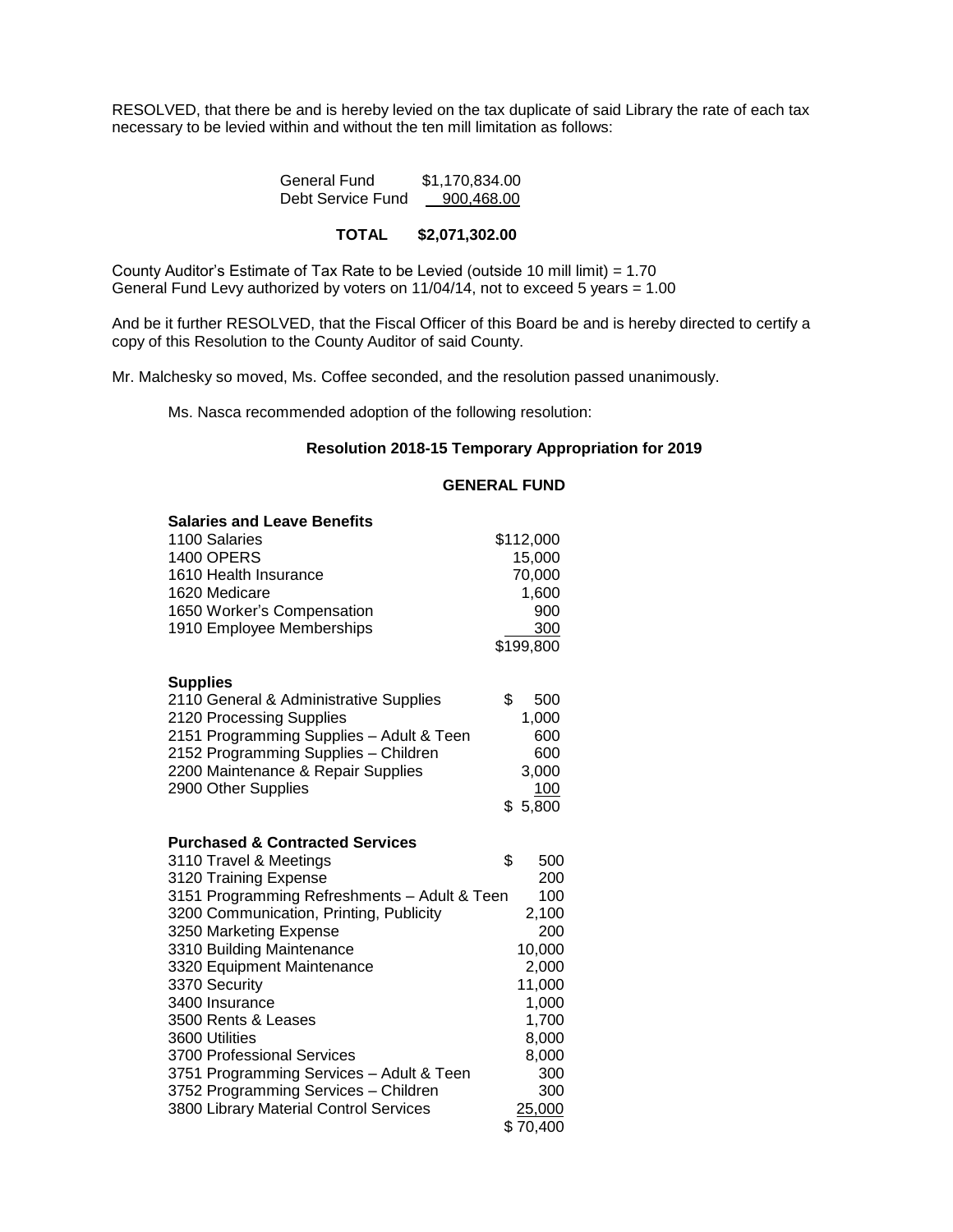| <b>Library Materials &amp; Information</b><br>4100 Books & Pamphlets<br>4110 E Books<br>4200 Periodicals<br>4320 Music CDs<br>4321 Digital Music<br>4330 Audio Books<br>4332 Digital Audiobooks<br>4360 DVDs<br>4361 Digital DVDs<br>4362 Digital TV<br>4370 BluRays<br>4380 Video Games<br>4510 Data Bases<br>4920 Hot Spots - Data Packages | \$20,000<br>6,000<br>300<br>500<br>400<br>1,500<br>2,300<br>4,000<br>600<br>200<br>800<br>500<br>5,500<br>1,200<br>\$43,800 |  |
|-----------------------------------------------------------------------------------------------------------------------------------------------------------------------------------------------------------------------------------------------------------------------------------------------------------------------------------------------|-----------------------------------------------------------------------------------------------------------------------------|--|
| <b>Capital Outlay</b><br>5520 Software                                                                                                                                                                                                                                                                                                        | \$1,300                                                                                                                     |  |
| <b>Other Objects</b><br>7100 Dues & Memberships<br>7200 Taxes & Assessments<br>7500 Refunds & Reimbursements                                                                                                                                                                                                                                  | \$4,300<br>500<br>100<br>\$4,900                                                                                            |  |
| Contingency<br>8900 Contingency                                                                                                                                                                                                                                                                                                               | \$6,000                                                                                                                     |  |
| <b>TOTAL GENERAL FUND</b>                                                                                                                                                                                                                                                                                                                     | \$332,000                                                                                                                   |  |
| <b>SPECIAL PROJECTS FUND</b>                                                                                                                                                                                                                                                                                                                  |                                                                                                                             |  |
| 3110 Travel & Meeting Expense                                                                                                                                                                                                                                                                                                                 | \$<br>800                                                                                                                   |  |
| TOTAL SPECIAL PROJECTS FUND                                                                                                                                                                                                                                                                                                                   | \$<br>800                                                                                                                   |  |
| <b>TRUST FUND</b>                                                                                                                                                                                                                                                                                                                             |                                                                                                                             |  |
| 3110 Travel & Meeting Expense                                                                                                                                                                                                                                                                                                                 | S.<br><u>500</u>                                                                                                            |  |
| <b>TOTAL TRUST FUND</b>                                                                                                                                                                                                                                                                                                                       | \$<br>500                                                                                                                   |  |
| <b>TOTAL EXPENDITURES - ALL FUNDS</b>                                                                                                                                                                                                                                                                                                         | \$333,300                                                                                                                   |  |

Mr. Malchesky seconded and the motion carried unanimously.

Ms. Norman reviewed the Library salary plan for 2019. In keeping with the November Board directive allowing \$37,500 for salary increases, the majority of Staff will receive a 3% increase effective January 1. Eight employees will vary from this for a number of reasons which were detailed separately. The net cost of salary actions will be \$37,460, resulting in a total average (unweighted) staff salary at 29% of range. Rev. Mirbel moved that the Plan be accepted, Ms. Coffee seconded, and the motion was unanimously approved.